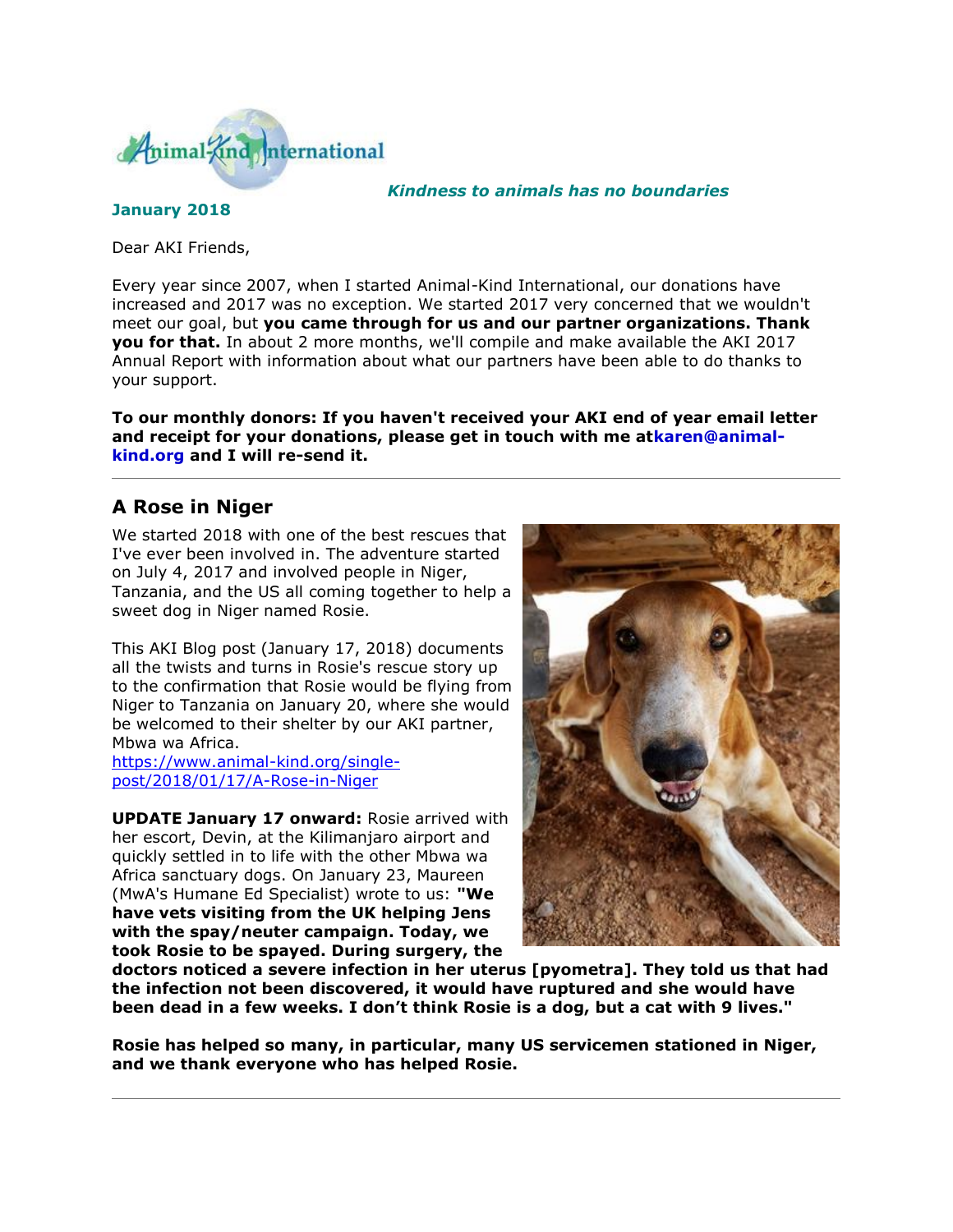## **The AKI Blog: Kingston Community Animal Welfare**

Since the last AKI newsletter on December 15, we've reported in the AKI Blog about how Kingston Community Animal Welfare and Uganda SPCA have used AKI donor funds:

 December 29 AKI Blog: *More Kingston Community Animal Welfare Rescues Made Possible Thanks to AKI Donors* - Since mid-September, KCAW has made some dramatic and lifesaving rescues, all made possible thanks to AKI donors! Here are some of their stories....**[click here to read more....](http://cts.vresp.com/c/?AnimalKindInternatio/35107a39d9/4d75da415c/025c1eeeb8)**



### **The AKI Blog: Uganda Society for the Protection & Care of Animals**

 January 21: *Here's how the Uganda SPCA used donations from AKI donors & some adoptions too!*- Typically, we send AKI funds to our partner organizations three times a year. Our requirements are only that our partners use AKI money for animal rescue, protection, and welfare and that they report to us about how they used our donors' funds (our partners also discuss with us beforehand about their plans for



using AKI money). We're one of the few funding organizations that doesn't tie our support to a specific project. This is so important for the USPCA (and our other partners) because without AKI donors, they wouldn't have the money to operate (many organizations have money for specific projects, but no money for general operations!) .....**[click here to read more.......](http://cts.vresp.com/c/?AnimalKindInternatio/35107a39d9/4d75da415c/9097ef1734)**

# **Looking Forward-2018**

Of course in 2018, we'll still be raising money for and awareness of our partner organizations and of the animal welfare situation, challenges, and needs in poor countries; and we'll be working hard to keep our supporters apprised of how our partners spend your donations.

#### **Here are some other things we're planning to do in 2018:**

 As I mentioned, each year since the start of AKI, we've raised more money and we're very grateful for that. But as I'm sure you're aware, with everyone clamoring for attention and donations, it's so difficult

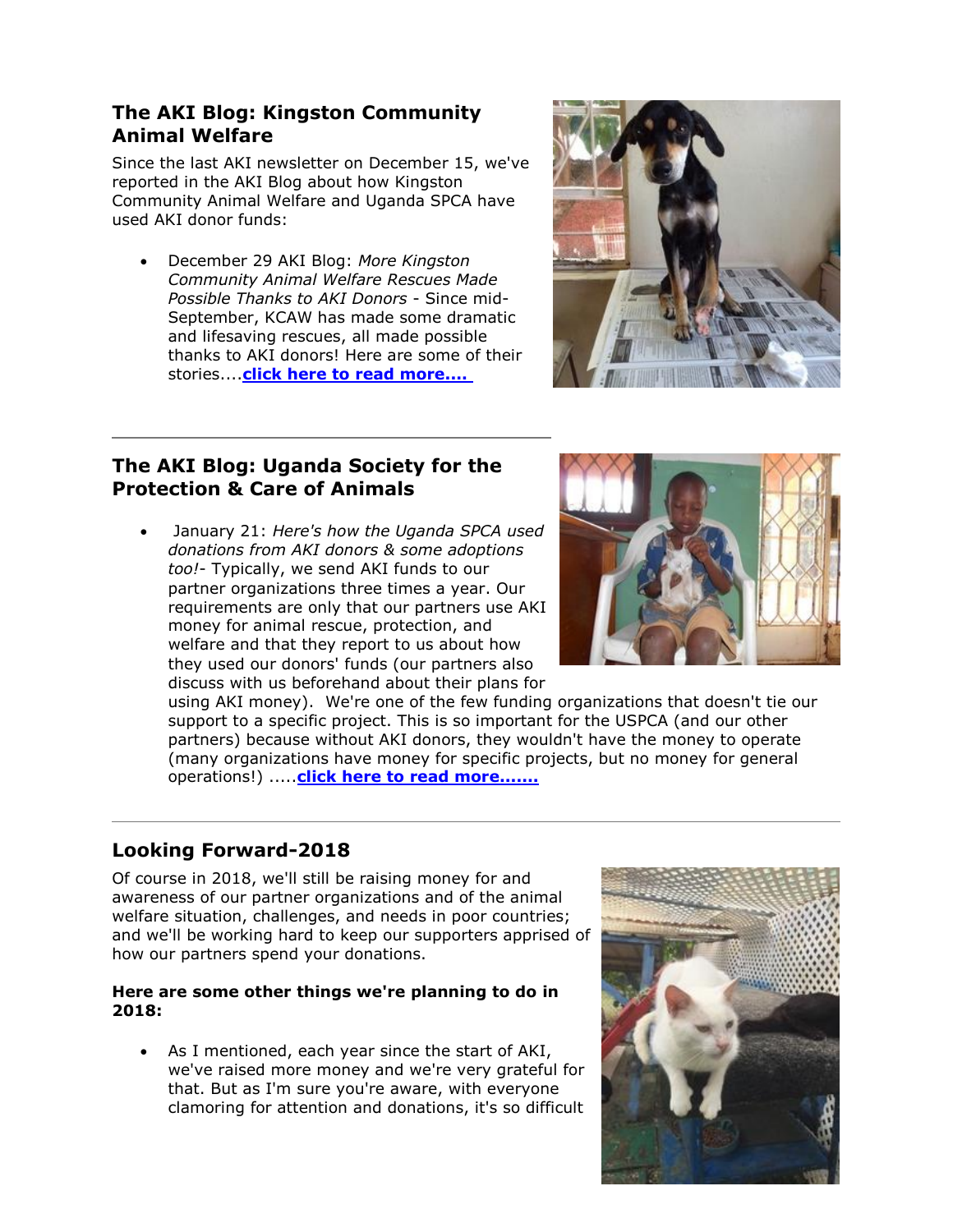to keep this steady increase going especially with our relatively small support base. **I believe that so many more people would love to support our partner organizations if they only knew about AKI.** So during 2018, I'm going to ask you, our supporters, to help spread the word about AKI. **I put together a Volunteer Packet (a 2-pager) with ideas about how you can help us raise funds and increase visibility--many of these ideas will take no more than a few minutes, others might take a few hours, all of them should be fun!** If you can help, just send me an email message or fill out the contact form: [https://www.animal-kind.org/contact-aki](http://cts.vresp.com/c/?AnimalKindInternatio/35107a39d9/4d75da415c/b94fe87504)

- For 10 years, we've provided humane ed material to HE volunteers in South Sudan. It's not an easy country to work in and especially in the last few years, it has only gotten more difficult-for people and animals. I've received about 20 messages in the last year about the situation for dogs in the country: there's currently no animal welfare organization in South Sudan. So **I organized an email group with the people who have contacted me, including medical doctors, journalists, and UN staff, all of whom have lived and worked in South Sudan, many still do, and who are interested in starting an animal welfare organization in conjunction with a local vet and other interested South Sudanese.** AKI's role is to provide technical support and contacts and assuming we're successful in forming an organization, we'll provide limited, targeted financial support. **I believe the time has come to have an animal welfare organization in Africa's newest independent country and to start addressing some of the animal welfare problems--we can't wait! And we plan to do what we can to help make it happen.**
- **We want 2018 to be the year that the Uganda SPCA purchases property and moves The Haven to a USPCA-owned plot where they can help so many more animals to recover and find homes and teach animal rescuers all over Africa about animal handling, care, sheltering, and high volume s/n, and where the USPCA can become a center of excellence for animal welfare in Africa.** Our GlobalGiving project to help raise money for the USPCA Haven transformation is making progress.....but we have to do better if we hope to meet our goal in 2018. We'll be ramping up our efforts to raise money for USPCA land purchase, which we believe can have **a significant impact on the animal welfare situation throughout Africa. Please share our GlobalGiving project with your friends who love animals!**[https://www.globalgiving.org/projects/transform](http://cts.vresp.com/c/?AnimalKindInternatio/35107a39d9/4d75da415c/67caeb6ffb)[ugandas-only-animal-shelter-the-haven/](http://cts.vresp.com/c/?AnimalKindInternatio/35107a39d9/4d75da415c/67caeb6ffb)

#### **We need your support to help animals in some of the poorest countries!**

As always, we send 100% of your donations to our partner organizations to support their priority animal welfare needs. And through the AKI Blog, we always let you know just what your donations have accomplished (you can always send me an email message too). Please click the picture to the right and you can choose your preferred donation method and amount-thank you so much, we are grateful for your help.

I'd like to donate to AKI